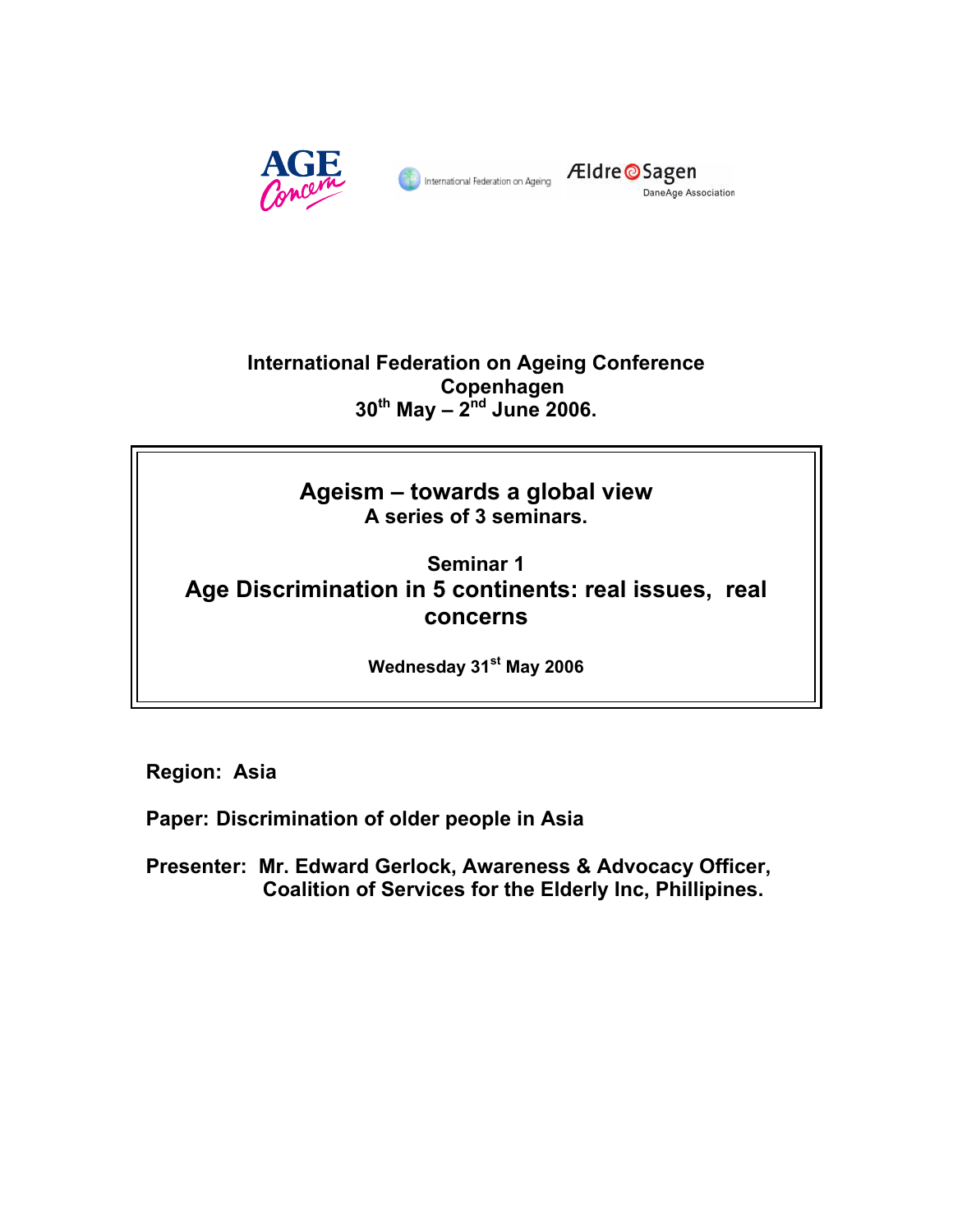# DISCRIMINATION OF OLDER PEOPLE IN ASIA

*There was an old man who lived with his son, daughter-in law and grandson. His son and daughter-in-law didn't want to keep an old physically incapable person in their home and considered him a burden. Finally, the son decided to rid himself of the problem. He took his old father in a basket and set out for the jungle. His plan was to leave the old man there.* 

*The grandson, observing his father said, "Father, please be sure to bring back the basket."* 

*Why?" asked the father.* 

*"Because I will need it when you grow old," replied the grandson.* 

(Bangladesh Folk Tale)

## **INTRODUCTION**

 $\mathcal{L}_\text{max}$  , and the contribution of the contribution of the contribution of the contribution of the contribution of the contribution of the contribution of the contribution of the contribution of the contribution of t

The present work is divided into six sections:

- A. An Over-all View of Ageing in Asia;
- B. A Search for Definitions in an Asian Context;
- C. A Background of Factors that Influence Discrimination;
- D. The Image of Ageing in Asia;
- E. Forms of Discrimination;
- F. Asian Approach to Banish Discrimination.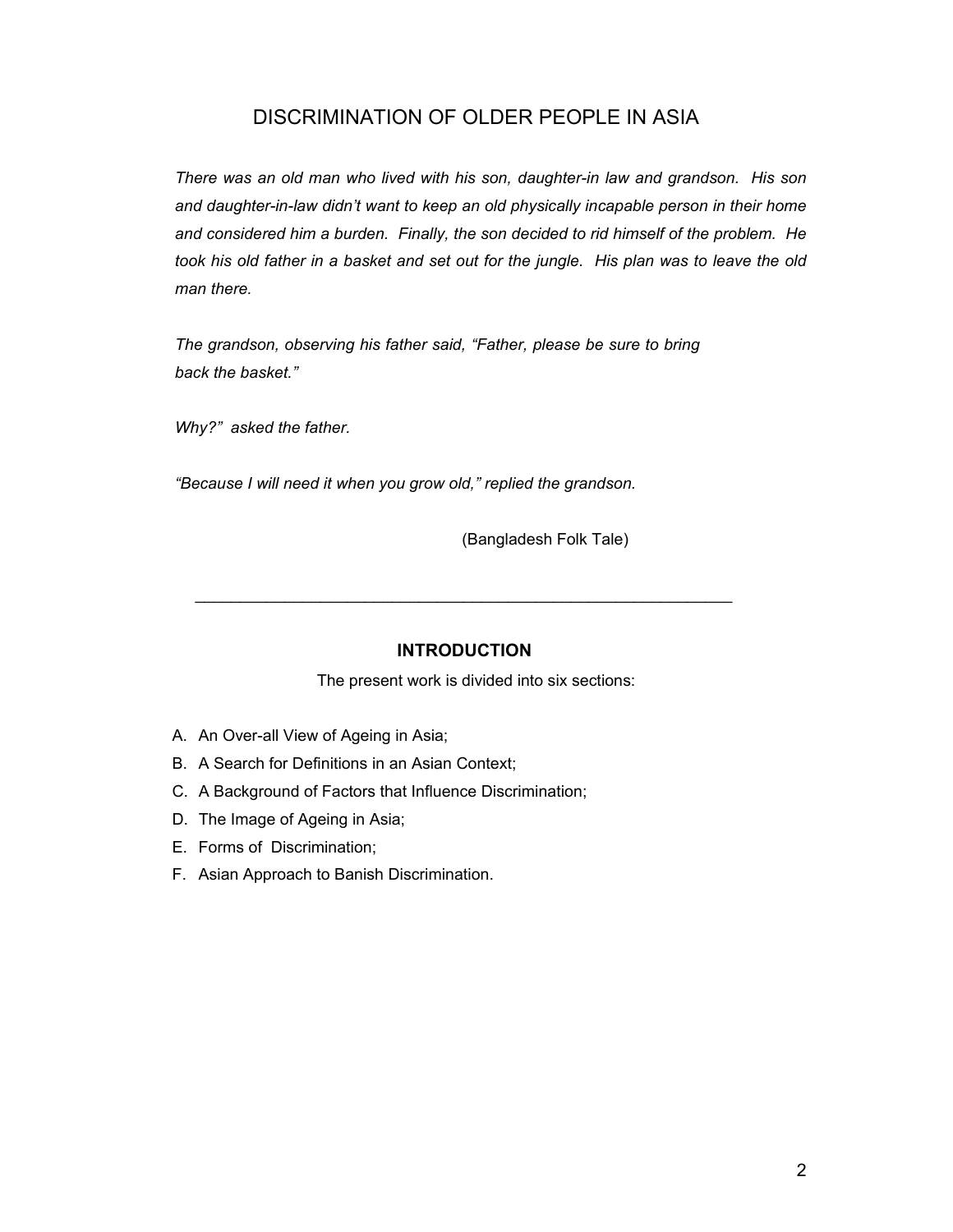### **A. AN OVER-ALL VIEW OF AGEING IN ASIA**

Demographic change in Asia is remarkable for its speed. The improvements in survival and the declines in fertility over such a short period of time are unparalleled in other regions of the world. (Linda Martin, Population Council of New York). Even more remarkable are the growth rates of the elderly population and the concomitant increases in the sheer size of elderly populations. Pakistan, the Philippines, Malaysia and Singapore with growth rates of over 4.0 per cent per year will have double the number in less than 17 years for their older populations. In 2050, China is projected to have 100 million in the oldest-old category, followed by India with 47 million. Worldwide, according to the UN, older people will increase from 200 million in 2000 to 2 billion in 2050 – with 60% of the older population in Asia.

The implications of such a rapid and compressed transition from young to old is that developing countries of Asia find themselves "ageing" on top of a very large population base, unlike the slower, long-term ageing of smaller populations in developed countries. While it took some countries in Europe a little over 100 years for their population to double during the  $20<sup>th</sup>$  century, it will take some countries in Asia just 25 years or even less in the new century (ESCAP 2001). The impact of rapid ageing has repercussions in virtually all areas of government and society, including health care, employment, social protection and economic growth. The suddenness of demographic change combined with already alarming rates of poverty and shrinking resources underscores the need for innovative approaches to increase the participation and social integration of older persons.

#### **B. A SEARCH FOR DEFINITIONS IN AN ASIAN CONTEXT**

For all societies, the meaning of ageing is determined not only by physiological but also by socially constructed factors. The ageing process is a biological reality which has its own dynamics, largely beyond human control. However, it is also subject to constructions by which each society makes sense of old age. These social constructions take many forms. In many parts of Asia, chronological age has little or no importance in the meaning of old age. Other socially constructed meanings of age are significant such as the roles assigned to older people; in some cases, it is the loss of roles accompanying physical decline which is significant in defining old age in these societies. A participatory rapid appraisal (PRA) conducted by HelpAge in Laos states,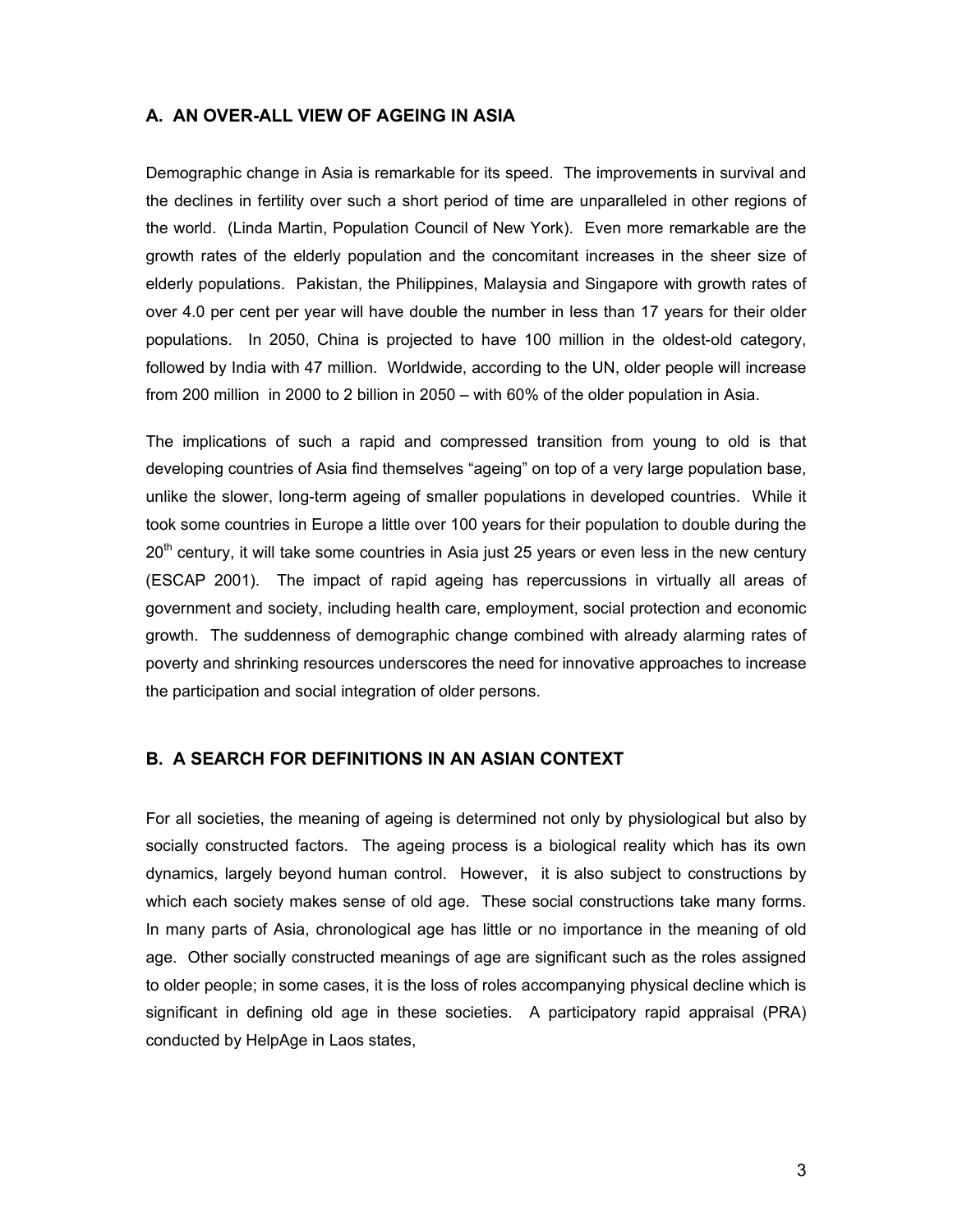*Older people lack confidence in their abilities. The team often found older people were reluctant to acknowledge that they were able to do anything. Because of failing health and weakness, older people are not able to continue to work to the extent they did when they were younger. Often this has led to older people believing that they are a burden to their families and that they are not productive….ageing is characterised for older people by becoming more and more of a burden on their family and the community.* 

The concept of family is likewise subject to socially assigned meanings. It is common for a distinction to be made between "developing: countries where the extended or joint family is said to be the norm, and the nuclear family structure would be that of the "developed" world. These simple formulations tend to overlook the complexities of family structures organized in all societies to provide care and support through the life course. However, it is again the socially-constructed meanings assigned to the concept of family which are important since in all societies, the "family" is seen as a foundation of social and cultural values. The changing structures of families over time and the different roles and meanings assigned to them are of primary interest in understanding their place in sustainable social structures. Thus, the Director of the Ministry of Social Justice and Empowerment of India writes,

*The society is witnessing a gradual but definite withering of the joint family system as a result of which a section of the family, primarily the elders are exposed to emotional neglect and lack of physical support. As such, the position of a large number of older persons has become vulnerable due to which they cannot take it for granted that their children will be able to look after them when they need care in old age, especially in view of the longer life span implying an extended period of dependency and higher costs to meet health and other needs.* 

**(***Macao Plan of Action, 16-18 July 2001)* 

Community is the third of the key elements whose meaning needs to be considered. Again, different societies construct the meaning of community in different ways. "Community" has been assigned a range of meanings. At one end of the spectrum is the community of locality and neighbourhood. At the other are "communities of interest" which transcend locality and are linked by common intellectual, social economic and other interests. For older people, the primary focal point is the sense of place in a physical community which is the neighbourhood

4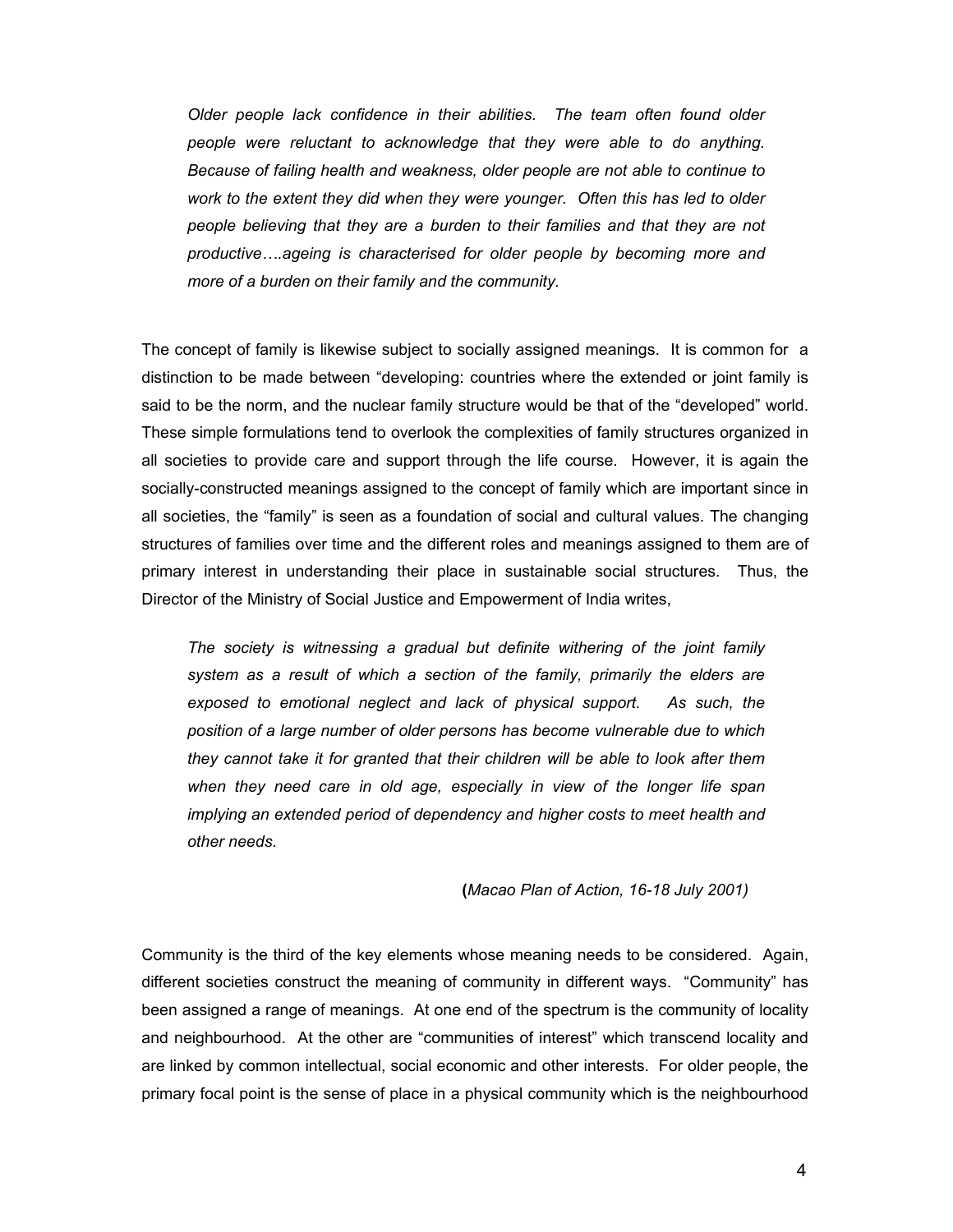or other locality which for many, may be the extension or even substitute for family. A member of a community-based program in an urban poor area of Manila remarked, "Before, we were just old people in our houses taking care of the grandchildren, but now that we are organized in this place, we have become a community of older persons."

## **C. A BACKGROUND OF FACTORS THAT INFLUENCE DISCRIMINATION**

David R. Phillips, professor of social policy at Lingnan University in Hong Kong, has proposed that "older persons in the Asia-Pacific are an interim generation." They have grown old, but are often without substantial personal resources because they are part of emerging, rather than mature economies where they may well suffer if state and family resources are not available. Older people in Asia are caught between a variety of forces in society, such as the economy and the environment.

a) Minimal state provision with continuing dependence on individual or family support, insurance or savings for care; few countries or individuals have established personal or state pension systems.

b) Uncertain family support: In many societies in the region today, numerous structural factors and those said to be associated with modernization may render it difficult or even impossible for families to care for their older relatives. Reducing family size with fewer children, practical factors (such as small accommodation units and distance from parents due to work and migration), economic reasons (lack of finance) and many others including intergenerational disputes, often act in combination to render the traditional three generation residence difficult or impossible. The main features are:

- Smaller family size and even smaller in the future with Total Fertility Rates generally under 2.0
- Increasing work outside the home by both partners in the family
- Migration regional and national for employment which reduces availability of children to act as carers
- Small size of accommodation units in most Asia-Pacific countries especially associated with high property prices making space unsuitable for 3 generations
- Conflicts and clashes of lifestyles between young and old family members
- Extended longevity and potential increase in physical and mental disability requiring specialized care and facilities
- "Westernization" and the growth of the nuclear family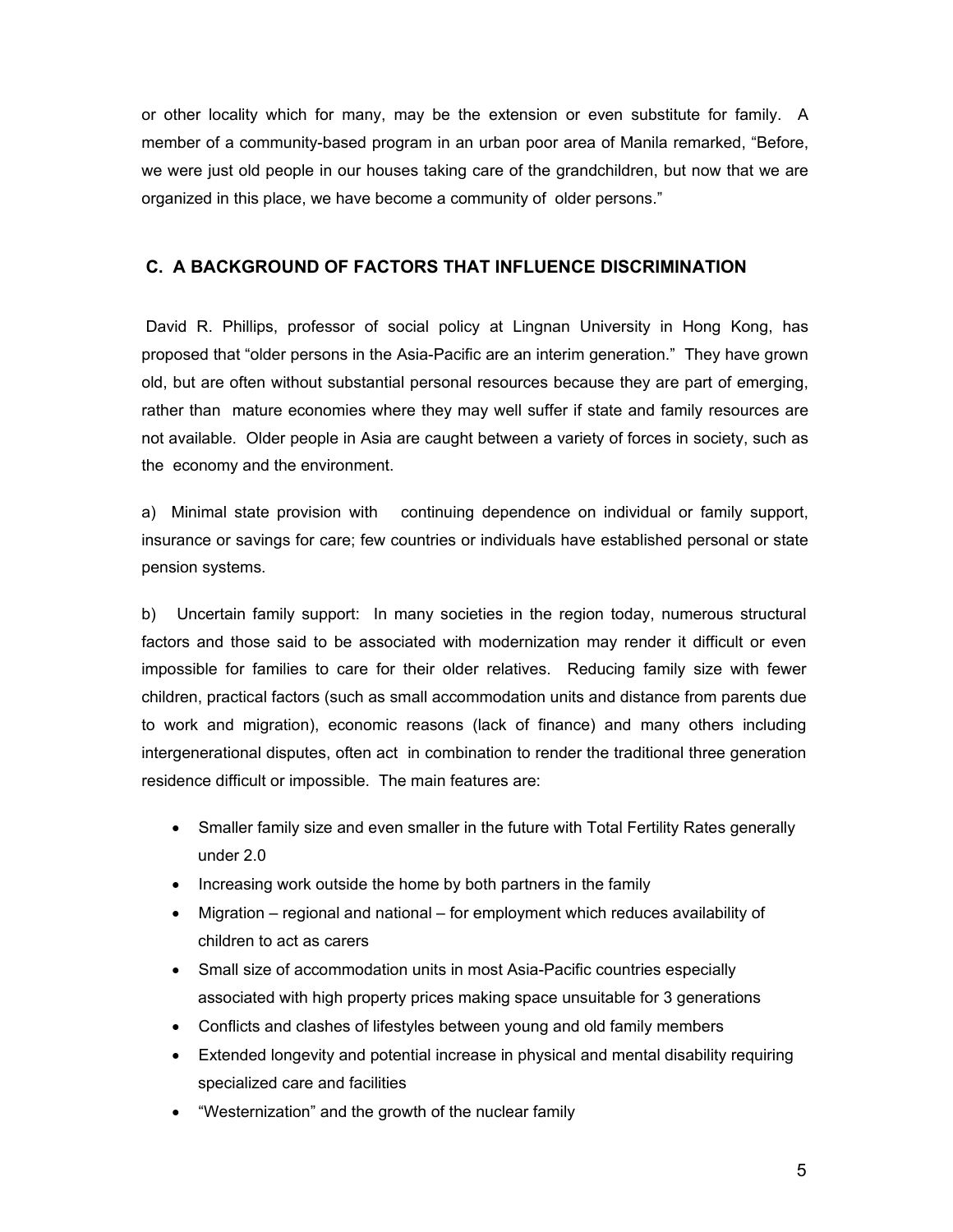It is widely recognized that family sizes today and especially in the future are likely to be much smaller. There will be fewer children to care for increasingly long-lived parents. The long-term impacts, for example, of the one-child policy in China and the exceptionally low fertility rates in places such as Hong Kong, Japan and Singapore might lead to a potential 4- 2-1 family structure. In this, a single child can have up to six direct adult relatives as a responsibility. (*De Peng and Guo Zhi-Gang, Population Aging in China, 2000*)

c) An unfriendly environment in many cities and the countryside where many older persons life. The situation is not improving although there are exceptions in parts of Japan, Singapore and a few pockets elsewhere. Environmental improvement needs inter-disciplinary, intersectoral and inter-departmental planning and action, a tradition lacking in most countries. (*Expert Group Meeting on "Sustainable Social Structures in A Society for All Ages," Addis Ababa, May 2000).*

The Coalition of Services of the Elderly (COSE) has been working with older people in the Philippines since 1989. For the first time in Philippine history, in addition to street children, one begins to see "street elderly" – begging at traffic lights, sleeping in the parks. This, in a society (like most other Asian societies), in a culture that has traditionally held older people in high regard. The government (again, as in most other Asian societies) places prime responsibility for older people in the family – and, often through the media stresses traditional values: "Respect the Elderly" flashes on the TV screen as a public service announcement. Yet, along with Dr. Phillips, COSE believes the underlying causes of the crisis in elderly care are not primarily cultural (Filipinos still do respect and care for older people) but structural. More than any other country in Asia, percentage-wise, the Philippines has more overseas workers – which may approximate 15% of the total population (including legal and illegal migrants). The overseas workers are predominantly a) young, and b) female – the traditional care-givers of older people. (An added complication is that many are professionals who work as domestic helpers for a much higher income abroad than they might attain at home in their own profession.) In this regard, the Philippines would be similar to many of the other labor-exporting countries in the region (with whom they often compete) such as Indonesia, Thailand, Sri Lanka, India, Laos and Myanmar).

Secondly, the Philippines has experienced a massive rural to urban migration in the recent past. Whereas in 1965, the population was recorded at 75% rural and 25% urban, the Dutch agency, Cordaid, in a recent study, placed the urban population at 68% -- almost a reverse in less than 40 years. Travelling north, one can see 70 and 80 year olds, both women and men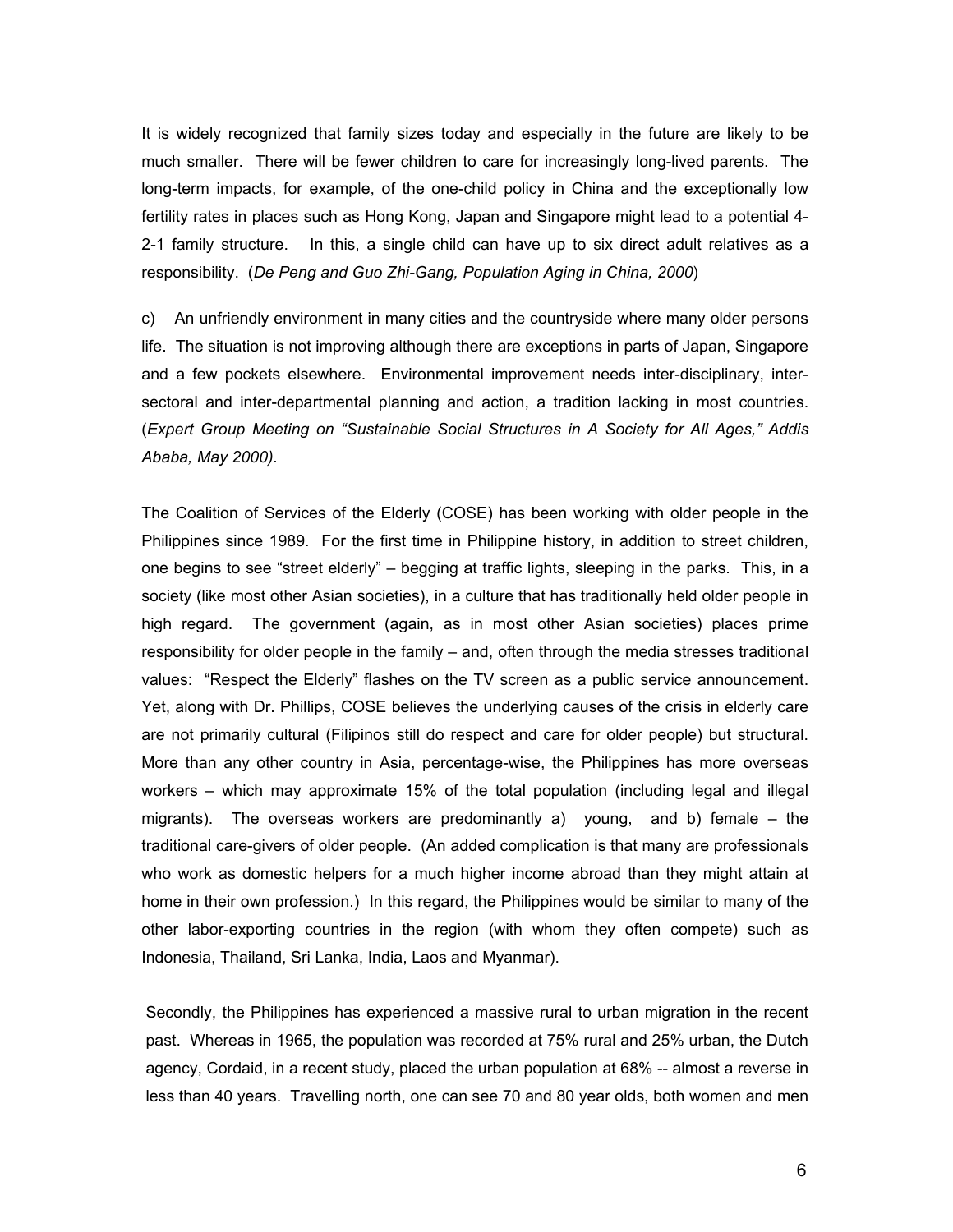working in the fields in the Ilocos Region. Urban slum areas (comprising one-third of the total population of Manila) are filled with not only elderly but younger people attempting to survive in the "informal economy" or totally unemployed (12% unemployment and three times the number underemployed).

During the same period of the massive rural to urban migration, life expectancy has also increased dramatically. A person born in 1950 would have expected to live 46 years; a person born in 2000 would expect to life 65 years and most likely one born in 2050 (given present trends) might expect to live 76 years.

The consequences of the rapid structural changes are that a significant portion of the population finds itself in highly congested circumstances either dependent on remittances from abroad or dependent on uncertain employment with little time for older people.

## **D. THE IMAGE OF AGEING IN ASIA**

## **What Do Older People Think of Themselves?**

It is clear that a major challenge in many countries of Asia is to undo or alter the often negative stereotypes of older people among the general population and especially the very poor self-image possessed by many older persons themselves. It is sad to note that poor public and self-images of older persons are frequently identified in research. (*Phillips, D R. and Yeh, A.G.O., eds. Environment and Aging, University of Hong Kong).* 

 In a study commissioned by HelpAge on the situation of older people in Bangladesh, entitled *Uncertainty Rules Our Lives*, older people defined "old" according to limitations which affected their ability to function in daily life using terms such as loss of memory, ill health, dependency, physical limitations that hamper the ability to work . . . . it was suggested to researchers that "when a man loses power, authority and respect in a family, he could be considered "old."

 It was clear from discussions with poor older people that they view old age with anxiety. Today, they feel their lives are too fraught with difficulties or survival, uncertainty and suffering to be enjoyed. Many widows appeared particularly despondent and feel they are a burden to society and some even prayed for death.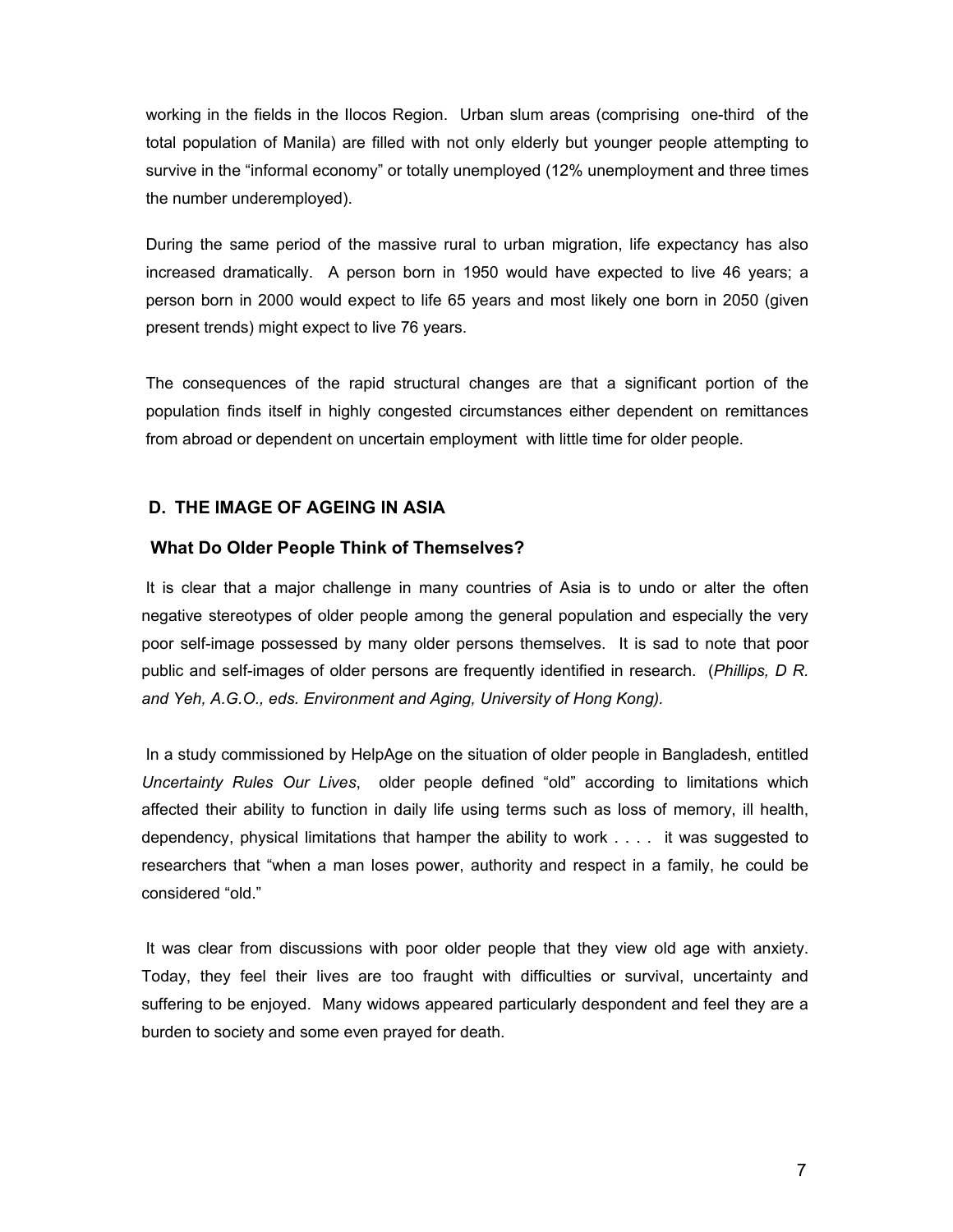Some quotes attributed to the respondents in the study:

*I am no longer important to my family or society, so I want to die.* 

 *(Old Widow)* 

*In our day, we respected our elders, but today young people don't respect us.* 

 *(Older men and women)* 

*I don't want to be more of a burden to my family. My days are gone. What's the use of taking medicine? (Older Woman)* 

 This writer, on visiting a HelpAge "Adopt-A-Granny program in Bhopal, India was taken aback when an older woman said, "We are nothing and you have come to visit us."

 Even more dramatic is a report from UN-ESCAP that in the Asian Region "One of the saddest features associated with ageing is a high suicidal rate among older people. Rates are higher than in many western countries, poignant because of the alleged high value placed on age and older people in Asia." Y.H. Hu ("Elderly Suicide Risk in Family Contexts: A Critique of Asian Family Care Model," *Journal of Cross-Cultural Gerontology*) notes that in some East Asian countries, older persons are killing themselves at rates up to five times those in their younger generations and eight times higher than in many western countries. For economic, social and many other reasons, suicide rates in much of the Asia-Pacific Region in particular, appear often to be both high and on the increase.

 A review of suicide in the UN-ESCAP Region (Ruzicka, L.T., "Suicide in Countries and Areas of the ESCAP Region," *Asia-Pacific Population Journal*, 1998) identifies a steady increase in suicides with age, a contrast to some other areas in which the young are equally at risk. In Hong Kong, Singapore, the Republic of Korea and China, suicide rates among the oldest males and females aged 75+ are between two and three times those of middle aged groups and between four and eight times higher than those in the  $15 - 24$  age group. Suicide rates among the younger elderly age group (65 – 74) while slightly lower than those of the 75 + group, are still two to three times higher than those of the young adults. Increasing rates of suicide with age may not be universal in the ESCAP Region but clearly represents a serious social and public health problem in several member countries of the Asia-Pacific.

 In January of 2005, Global action on ageing reported on elderly abuse in Japan citing statistics that over 50% occurred from family members and 11% experienced life threatening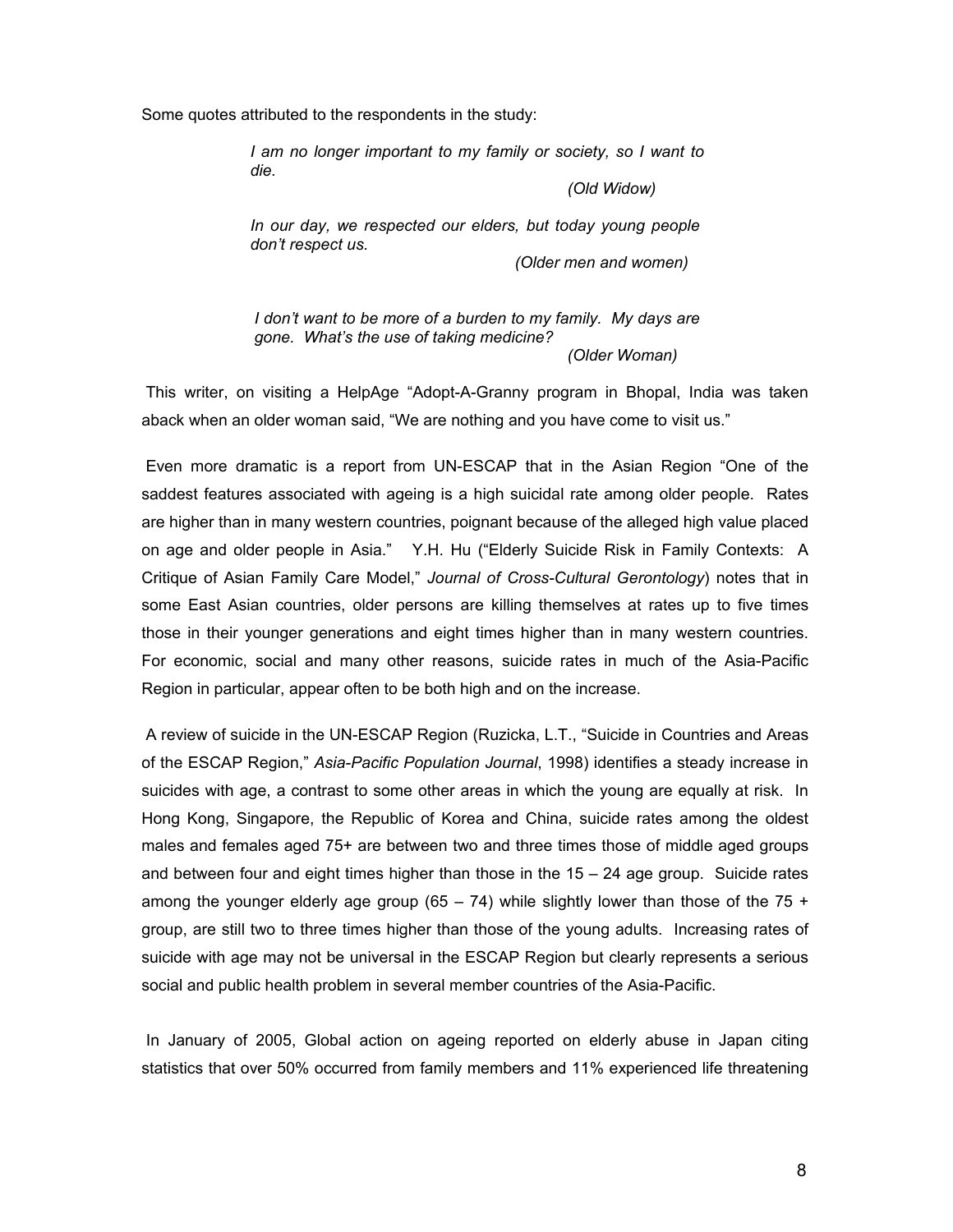situations. Authorities in Japan like all of Asia consider it a "domestic problem" and are reluctant to interfere.

 Abuse of older persons most prevalent in the family and in institutions is another problem, potentially related to suicide. Both elderly suicide and abuse clearly require a broad-based response to bolster the self-esteem, feeling of value and place in society of older people.

 The International Network for the Prevention of Elder Abuse (INPEA) has recently announced the "First Annual World Elder Abuse Awareness Day (WEAAD) to be held on June 15, 2006, stating "Throughout the world, abuse and neglect of older persons is largely under-recognized or treated as an unspoken problem." Unfortunately, no country or community in the world is immune from this costly, public health and human rights crisis.

 In a study conducted for the Coalition of Services of the elderly (COSE) by Edna Co, et al, professors of the University of the Philippines, (*From the Margins to the Center – Ageing:*  Situation, Services, Sustainability, and Some Policy Implications, 2005) among urban poor communities, a surprising 26.7% in the 56-60 age bracket and a further 26.7% in the 61-65 age bracket knew personally of abuse committed against older people. A further 40.6% had personally experienced abuse and listed their own children and family as the perpetrators of the abuse. The types of abuse known personally to the respondents were "verbal abuse," "negligence," "physical and sexual" (in descending order). Asked what their response was to the abuse, the predominant response was "to leave everything to God" and "not do anything." What do the respondents feel when they are abused? Self-pity, anger and hurt.

 Lastly, the women's movement has taught us the importance of language and how sexism is incorporated into language. The same might be said of ageism. How do older people describe themselves?

> *We are at a "dead end." - We will never progress. As older people, we have been abandoned, just waiting to die*

*There is nothing we can do.* 

*There is no one to help –the only recourse is to die*.

 (Statements taken from case studies of older people at a dumpsite in Metro Manila)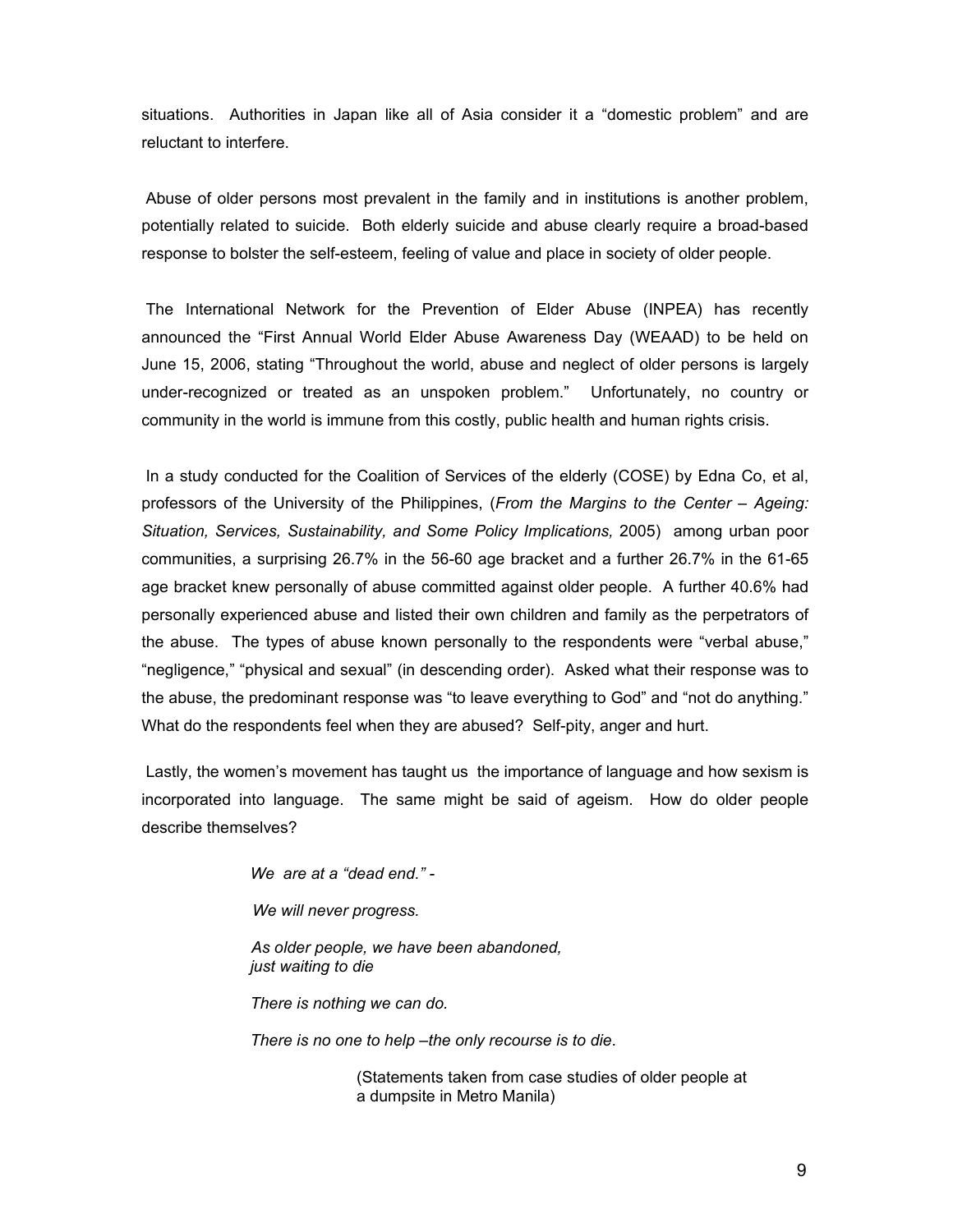In short, poor older people see their value in being able to contribute to family or community. Age as status has little value but assumes a value in terms of role – of performing a valuable function. While age as status still retains some value in the Asia-Pacific Region, older people themselves see the value more in terms of the role they play in the family and community.

#### **How Does Society Portray Ageing and Older People?**

The attitude of society towards ageing can be compared to the often quoted quip, "Everybody wants to go to heaven but nobody wants to die to get there . . . ." Think of the billions spent annually to create the illusion of youth. To say "she is not as old as she looks" is frankly insulting and in very bad taste to say someone looks old – unlike the supreme compliment "she is a lot older than she looks." The media and advertising propagate the value of "eternal youth" and the followers of Ponce de Leon continue the search for the "fountain of youth."

Currently the media and television especially, have no coherent policy on ageing issues and no strategy to cover them. A survey conducted by Susan Mende of the Tsao Foundation (patterned after the UK-BBC and Age Concern Study) came up with virtually the same results: that older people are under-represented on prime time television; that when they are represented it is often in a negative stereotypical manner; that older men are presented more often than women and that the age groups 25-29 is over-represented.

There are some indications that change for the better may be in the offing. Given the growing population of older people, ads often feature multi-generational themes (grandparents bring their children for a treat to McDonalds). A television and movie actress is planning a prime time television series featuring outstanding older people (Philippines). Thailand has a program especially targeting older people as do India and Malaysia.

During a HelpAge-sponsored workshop in New Delhi, participants from 17 Asian countries were asked to role play the situation of poor older people in their respective countries and the barriers to empowerment. In the reflection following the role play, participants divided their comments into: internal constraints (dependency, isolation, lack of opportunity, low selfesteem, marginalization, social irrelevance, worthlessness, lack of recognition) and external constraints (families treating older people as useless, NGO's unwilling to help older people, negative attitudes about older people, isolation, not enough trust, lack of access to and interest in older people's skills, lack of resources, lack of information, older people's needs not thought about, inappropriate projects, lack of interest in older people even from other older people).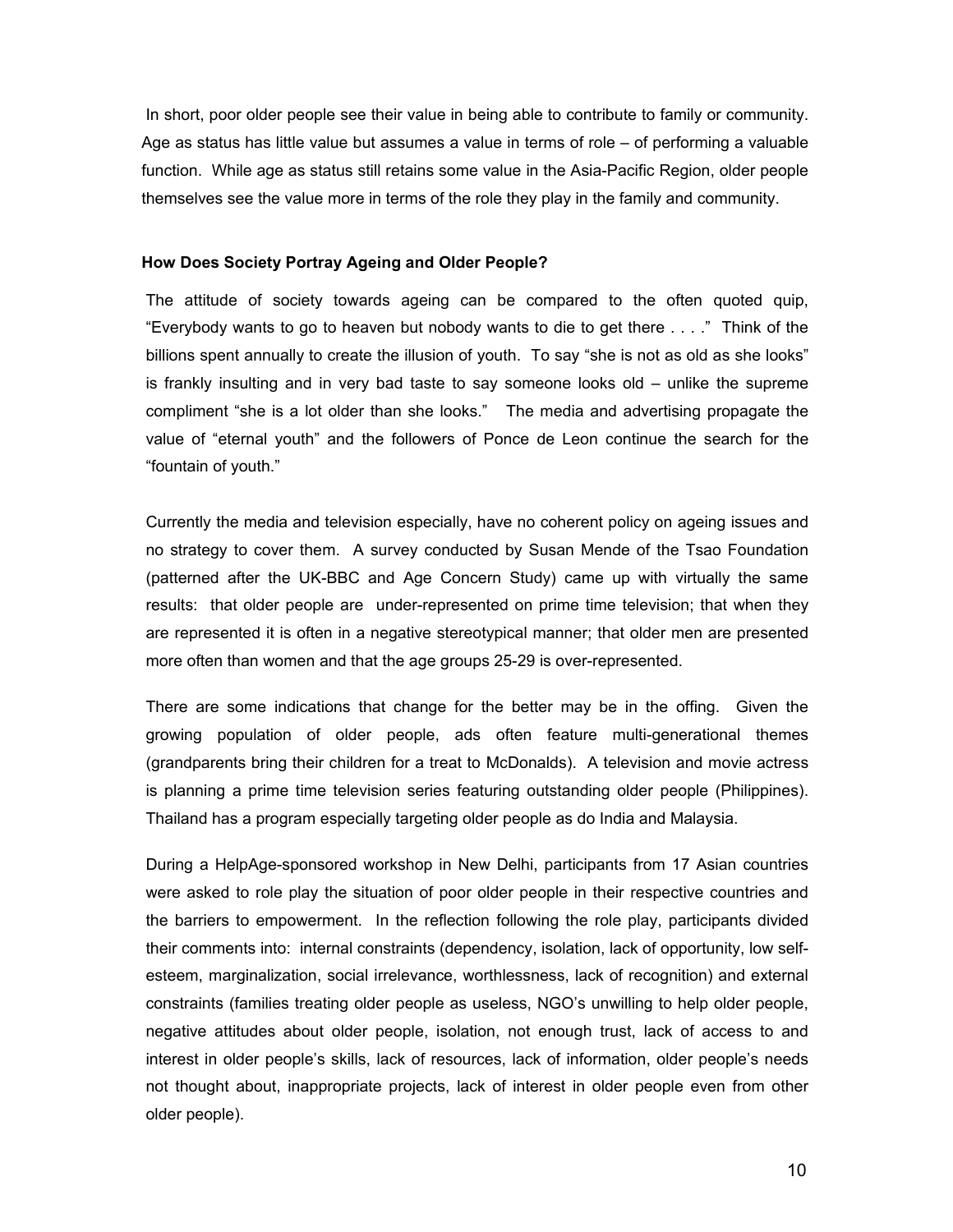Soon after the devastating tsunami on 26 December 2004, when Banda Aceh became accessible to outsiders, a team from HelpAge International investigated the quality of care for older people in a disaster situation. While relief agencies did not specifically discriminate against older people, because there was no special provision for older people – in fact, they did discriminate. Older people complained about waiting in long queues for food and medical treatment, about difficulties in travelling, in accessing toilet facilities, water and especially relief from the trauma of having lost multiple family members. HelpAge concludes noting that in other disasters around the world, older people have often played leadership roles in uniting the community and evoking cooperation among the victims. Indeed, an ESCAP report notes, "The conventional perception of older people tends to be negative. Older persons are often depicted as frail, disabled and dependent. Economically and socially, they are perceived to be at risk of being marginalized, as countries go through rapid economic and technological development." ((ESCAP, 1999) HelpAge adds,

*Negative images of ageing are compounded by the fact that there is little public awareness or information about older people's contributions, situations, issues or needs. These images and assumptions tend to increase the "invisibility" and marginal position of older people. In an emergency where service provision and the allocation of resources maybe less than systematic this invisibility often results in older people failing to gain access to the life-saving resources they*  need. (Older People – A Burden or a Resource, Helsinki, 16 September 1999)

## **E. FORMS OF DISCRIMINATION**

Accessibility is broadly defined as the degree to which a service, facility or requirement is available. It is usually rather simply measured in terms of physical distance and sometimes in barrier-free access to buildings or facilities. There are several other key aspects of accessibility, however, that are very important especially with regard to older populations. These include economic accessibility (how affordable are the services or facilities?), social accessibility (do the potential users feel comfortable attending the service or facility in question?), temporal accessibility (is the service or facility available at a suitable time of day?) and administrative accessibility (do users need to be registered, members, pre-paid members of a certain organization?). For older persons, for example, the fact that a neighbourhood is well-served with private clubs and hospitals might be irrelevant. Effectively, they have no accessibility to these and they are therefore under-served by the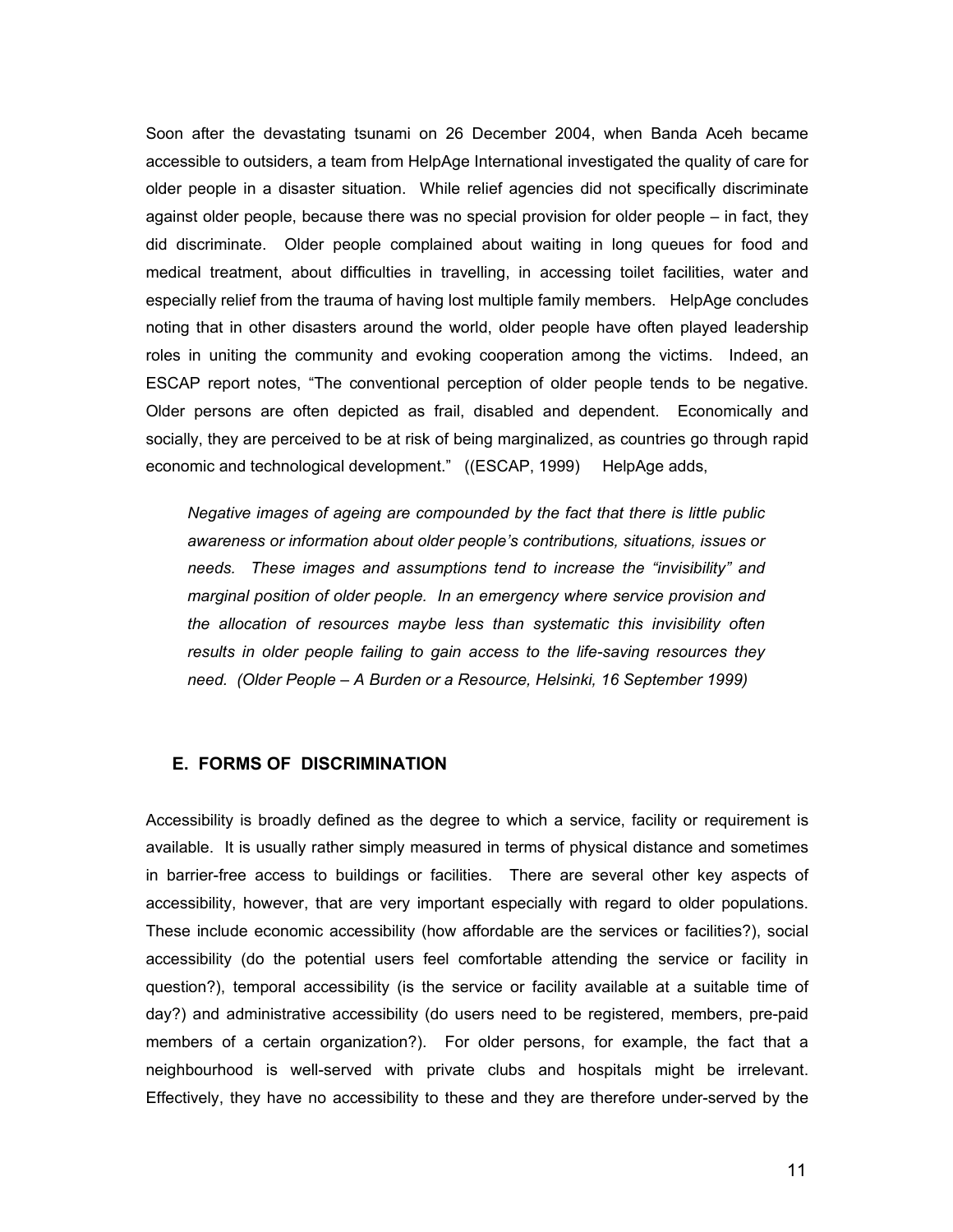facility in question. (Joseph, A. E. and Phillips, D. R., *Accessibility and Utilization: Geographical Perspectives on Health Care Delivery*, London: Harper and Rowe.)

This writer (now well past 65) and his wife (nearing 65) are both excluded from participating in a group health insurance plan of their organization. The Philippine Social Security System will not grant small loans to members above 60 years of age. Government as well as private agencies are not willing to risk profits at a time when people potentially most need health insurance – seemingly a question of profit versus service.

Absolute poverty is one of the most serious challenges facing many developing countries in the Asia-Pacific. Based on an international poverty line of US \$1 per capita per day at 1993 prices, around 800 million poor, or approximately two-thirds of the world's poor live in the Asia Region. Poverty implies an inability to meet the basics in life and is often more serious for older persons and children as they may have needs for medicines and health care, as well as suitable diets and accommodation than for working age adults. Older persons are often afflicted by poverty in greater numbers than younger age groups because of lower skills, lack of savings, ill-health or social prejudices. Respondents in the Participatory Rapid Assessment (PRA) in Laos tell the researcher, "It is hard for me to come and meet with you for three days because I have to go to the forest to find food to eat. If I don't go, I won't have any food to eat." Another remarks, "Look at my wrist. I fell planting rice last year and broke it. My family didn't have time or money to take me to the hospital so now I can't use that arm and my fingers are stiff.." One is reminded of Gandhi's remark that "for the hungry, God can only come in the form of food" – echoed in the dumpsite survey in the Philippines when an older woman remarks that "heaven" would be in eating three times a day . . . .

Older women are likely, on average, to outlive their partners and thus poverty

among older women, especially those who never married (in some cases, because they took care of their own parents in their old age) is potentially a major problem. It is also likely to increase unless more extensive social safety nets are put in place and is linked with the high incidence of suicide among elderly persons in many countries.

These factors imply that many older persons, especially women, will have to live alone and in poverty in the later years of their lives. As many as two-thirds of Asian women are widows. Pensions, if any, may be reduced and the loss of a spouse can weaken the support network in times of need. Divorce can have a similar impact. These factors can all add to the worldwide recognized feminization of poverty in old age. (Hosyman, N. and Kiyak, H.A. Social Gerontology: A Multidisciplinary Perspective, 5<sup>th</sup> ed. Boston: Allyn and Brown) In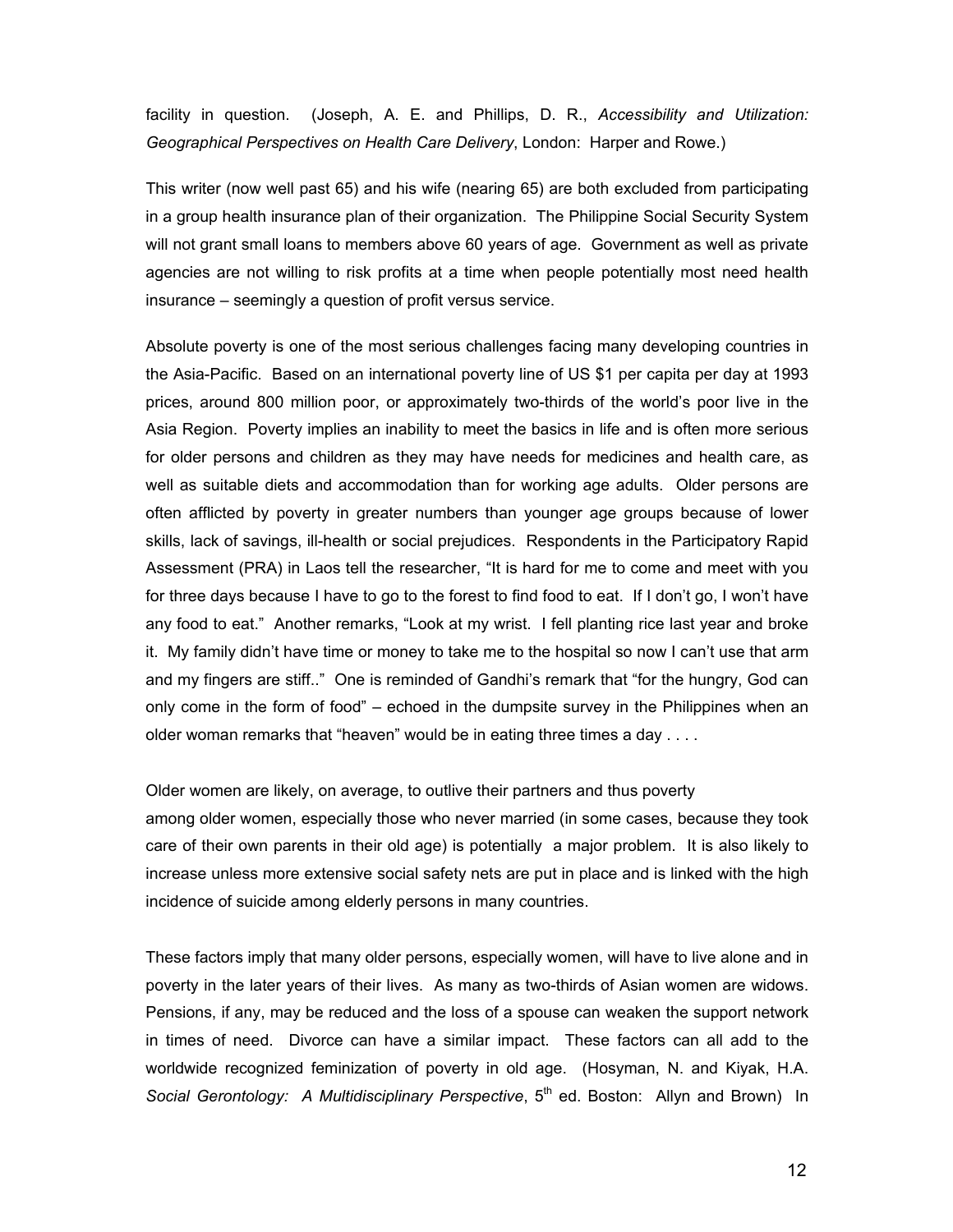Southeast Asia, some 3 to 6 per cent of the older population have no living children, which means they do not have this source of support, and evidence is growing that many children do not or cannot support their parents. (*The Ageing Development Report: Poverty, Independence and the World's Older People*. London: HelpAge)

Several aspects of poverty are of relevance to older people in the region. These include declining work opportunities, the rising costs of services especially health care in many countries of the region. There are often very great income disparities in the poorer countries of the region especially between rural and urban areas. Most data are "guesstimates," but stark: for example data suggests that two-thirds of Indonesians would be below the poverty line with perhaps 70 million extra people living in poverty. A head line in Manila's leading newspaper proclaims, "Number of hungry Pinoys (Filipinos) hits new high, says survey." Based on 1,200 household heads nationwide, the data indicated that 57 per cent described themselves as living in poverty and 16.7 per cent as having experienced hunger during the last quarter of 2005. One can safely assume that poverty and especially hunger victimizes the most vulnerable members of Philippine society which includes older people, especially women.

While the cultures of Asia to varying degrees still hold the elderly in high regard, there are many signs that rapid change challenges the reality of the values held – not unlike the "splitlevel Christianity" of Dr. Jaime Bulatao, SJ where values are professed on a theoretical level exhibiting a reality at variance with those values. In noting the alarming state of many of India's older people, Dr. Indira Jai Prakash notes, "Alternatives have not yet been wellvisualized or understood. The Indian society has opened itself to world-wide changes without making necessary adjustments to deal with the impact of such changes." (*Ageing in the New Milleniuim*)

In short, poor older people, especially women, face discrimination in a number of areas including employment, social services, health care, decent housing, emergency aid, security – and all too often, even the family.

### **F. ASIAN APPROACHES TO BANISH DISCRIMINATION**

*Gradually, a paradigm shift in gerontology from viewing ageing as a problem to viewing it as a natural developmental process is becoming pronounced. With this has come the perception of older people as partners in social development and not passive recipients of social welfare benefits . . . . It is unlikely that older*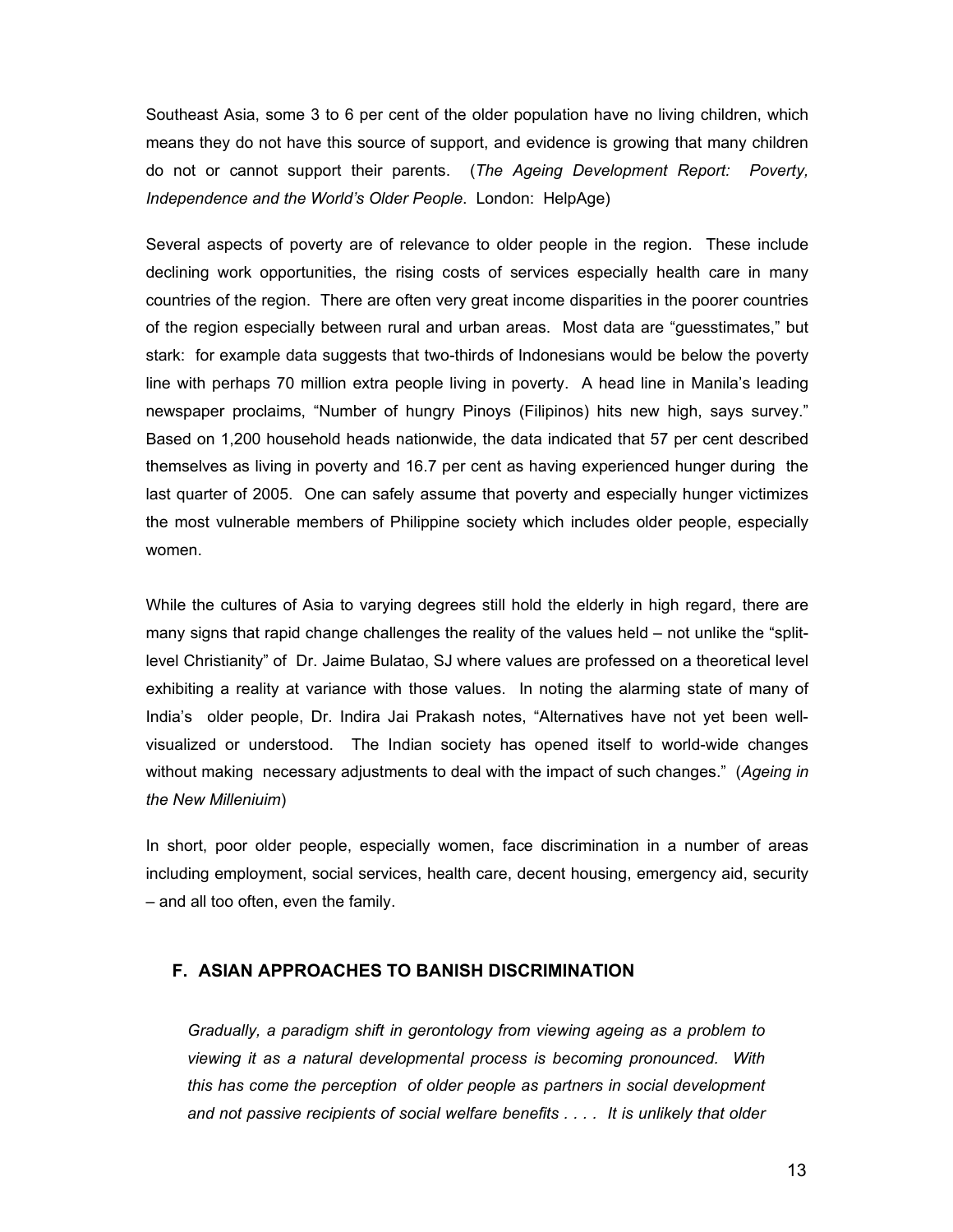*people in the new millennium will be passive, submissive and be marginalized without protesting against such circumstances. There is a greater desire among older people today to organize and empower themselves and actively change the environment. (Dr. Indira Jai Prakash, Ageing in the New Millenium)* 

And again,

*. . . there is a growing self-help movement in India. Almost all cities have senior citizens' clubs to address the needs of the elderly. Community-based organizations have started networking to bring different organizations dealing with older people under one umbrella group. The strength of such voluntary organizations lies in several factors which include:* 

- *The capacity to understand local needs, problems, resources and conditions in a holistic way*
- *Their capability to involve local people and secure their cooperation and participation*
- *Their desire to experiment with new programmes, strategies and approaches without incurring large expenditures*

*These efforts will give NGO's an edge over others to improve the condition of older people.* 

 *(Prakash, op cit.)* 

The Madrid Plan of Action on Ageing (2002) is in full accord with the above, choosing as their first "priority direction" – "older people must be full participants in the development process and also share in its benefits." Older people can only be full participants if they are organized. The Coalition of Services of the Elderly (COSE) acts on the principle that in addition to the family, older people need another reference group which consists of other elderly and will act together for their own mutual benefit. HelpAge Korea with the support of the Association of Southeast Asian Nations (ASEAN) and the Korean Government has initiated a "home care" program in 10 countries of Southeast Asia. In the case of the Philippines, it is the community-based program of the elderly (CBPE) which cares for its own members – including older people without family.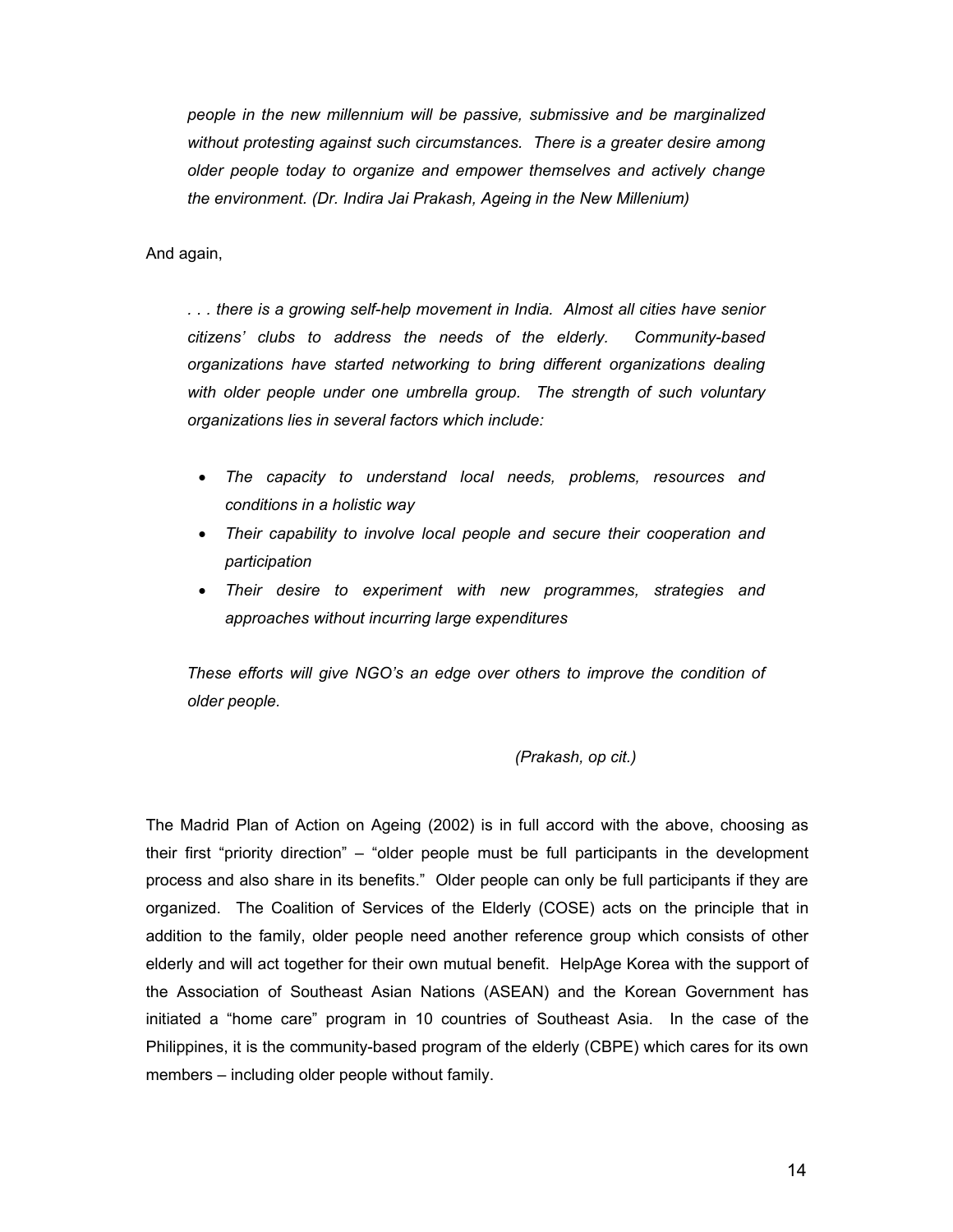Secondly, the ascribed status of older people is gradually being replaced by the "achieved" status – of both older and younger people. It is important, through media, educational and religious institutions to underline the importance of older people to society. "The future of national development will depend on how well older people make their contribution. (Prof. P.V. Ramamurti in "Ageing in India: Situation Analysis and Planning for the Future")

Achievements of older people highlighted in activities such as the "Ten Outstanding Elderly" Awards held on (or near) the International Day of Older Persons, October 1 attract media attention because of their human interest. Posters, TV spot ads, CD's, testimonies of wellknown personalities, school plays, etc are only a few of the ways to present the important contributions of older people within every major institution of society.

Organized poor older people are capable of performing a number of services within their own community ("with a little help from their friends") such as care-giving, being health workers, managing micro-enterprises, being peer counsellors, managing a "burial fund," fundraising, promoting social activities (ballroom dancing, aerobics, parties) and most importantly being advocates on both a local and national level. In Bangladesh, organized older people monitor the government's implementation of mandated services for older people and in the Philippines, older people from among the urban and rural poor, veterans and women's groups sit on a panel with counterparts from the government to discuss implementation of the "Expanded Senior Citizens' Act of 2003."

At the same time, organized older people need to network with other NGO's – workers, urban poor, farmers, women's groups – many of which also have older people both as members and in leadership positions to lend support for issues of common interest.

Lastly, Asian nations attended the First World Assembly on Ageing held in Vienna in 1982. The Plan of Action emanating from that assembly included 62 recommendations covering a wide range of concerns. The UN General Assembly Proclamation on Ageing (1992) urged the support of national initiatives on ageing in the context of national cultures and conditions. In 1994, the Asia and Pacific Ministerial Conference in Preparation for the World Summit for Social Development adopted an agenda for Action which agreed that government policies should integrate the elderly in society and address income security, housing, a supportive environment and participation in society. The same was again endorsed by the fifth Asian and Pacific Ministerial Conference on Social Development held in Manila in 1997 which called for an accelerated implementation of the Agenda for Action. Following the Second World Assembly on Ageing in Madrid (2002), a number of countries in the region